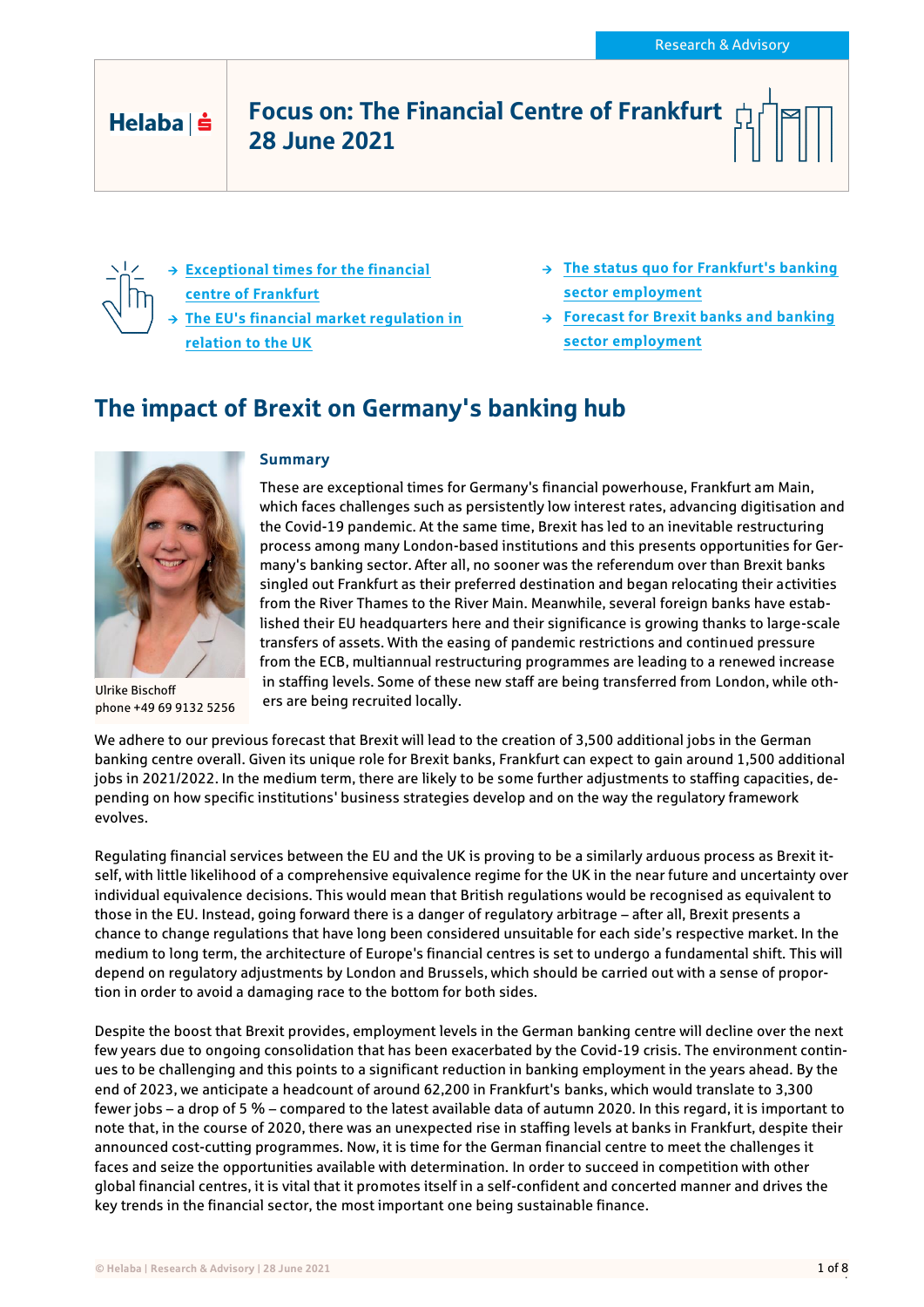## <span id="page-1-0"></span>Exceptional times for the financial centre of Frankfurt

Helaba has been conducting financial centre research for the last 15 years and, in this time, we have devoted our studies to a variety of key issues, thereby actively supporting the ongoing development of Germany's financial hub. Our financial centre criteria, surveys of foreign banks and, in particular, the forecast for Frankfurt's banking sector employment are core elements of this research.

For the last year and half, the Covid-19 pandemic has created an exceptional situation and this has had a profound impact on the economy and the financial centre. Even without the pandemic, the German banking industry is undergoing a period of enormous change as it faces both stiff competition in an increasingly digital marketplace as well as a sustained phase of ultra-low interest rates. The macroeconomic effects of the pandemic represent an additional strain on banks' profitability and are likely to be felt for some time to come. While the government's vaccination drive will hopefully lead to Covid-19 being permanently contained, the pandemic's overall economic impact will leave its mark on Germany's financial centre.

According to the latest assessment by Germany's Financial Stability Committee, which was established in the wake of the global financial crisis and is made up of representatives from the Federal Ministry of Finance, the Bundesbank and the Federal Financial Supervisory Authority (BaFin), Germany's financial sector has so far managed to weather the Covid-19 crisis in good shape thanks to improved capital buffers. However, uncertainty about the real scale of losses in the corporate sector, and hence the need for German banks to increase their loan loss provisions, remains high. In this respect, significant risks exist in the German and the international financial system.

Beyond Covid-19, another extraordinary factor is affecting Europe's financial centre landscape – Brexit. Although a lot of people have grown weary of the issue after years of back and forth, in many ways Brexit will continue to reverberate for some time to come. It is set to generate a constant stream of new topics for discussion, such as the regulation of financial services currently being debated, and that is why this study once again focuses on Brexit and its impact on Germany's banking hub. *1*



#### **Helaba's financial centre studies have been tracking the Brexit process over many years**

\*plus additional exit date planned for April 2019, \*\*signing of post-Brexit EU-UK Trade and Cooperation Agreement (applied provisionally until it entered into force on 1 May 2021) Source: Helaba Research & Advisory

After all, the post-Brexit agreement that was signed just as the transition period expired at the end of 2020 and was provisionally applicable for several months before finally coming into force on 1 May 2021 does not cover financial services. As a result, the UK's withdrawal from the EU without an EU passport became a reality for London's financial institutions. Although not entirely surprising, no provision was made for an alternative arrangement at all. The response to the UK's de facto departure from the EU at the turn of 2021 was swift in coming, with a major

<sup>1</sup> cf. also previous Brexit studies by Helaba Research & Advisory: "**Brexit – [Let's go Frankfurt](https://www.helaba.de/blueprint/servlet/resource/blob/docs/407460/ec93e042e5c3bbd7054e77121d7436d7/finanzplatz-fokus-20161103-data.pdf)**" (2016), "**[Financial Centre of Frankfurt: In](https://www.helaba.de/blueprint/servlet/resource/blob/docs/436938/3d1d7f07336a8a2748a2311f64716db4/financial-centre-focus-20170908-data.pdf)  [Pole Position for Brexit Bankers](https://www.helaba.de/blueprint/servlet/resource/blob/docs/436938/3d1d7f07336a8a2748a2311f64716db4/financial-centre-focus-20170908-data.pdf)**" (2017), "**[Financial Centre of Frankfurt: Brexit Banks are packing their Bags](https://www.helaba.de/blueprint/servlet/resource/blob/docs/476122/13ef3a9170b6a22357edbd62acf168fe/financial-centre-focus-20180926-data.pdf)**" (2018), "**[Financial Cen](hhttps://www.helaba.de/blueprint/servlet/resource/blob/docs/506102/9635f3d5cd32e7683a62a4d4e916dbdb/financial-centre-focus-more-than-brexit-20191001-data.pdf)[tre of Frankfurt: More than Brexit](hhttps://www.helaba.de/blueprint/servlet/resource/blob/docs/506102/9635f3d5cd32e7683a62a4d4e916dbdb/financial-centre-focus-more-than-brexit-20191001-data.pdf)**" (2019)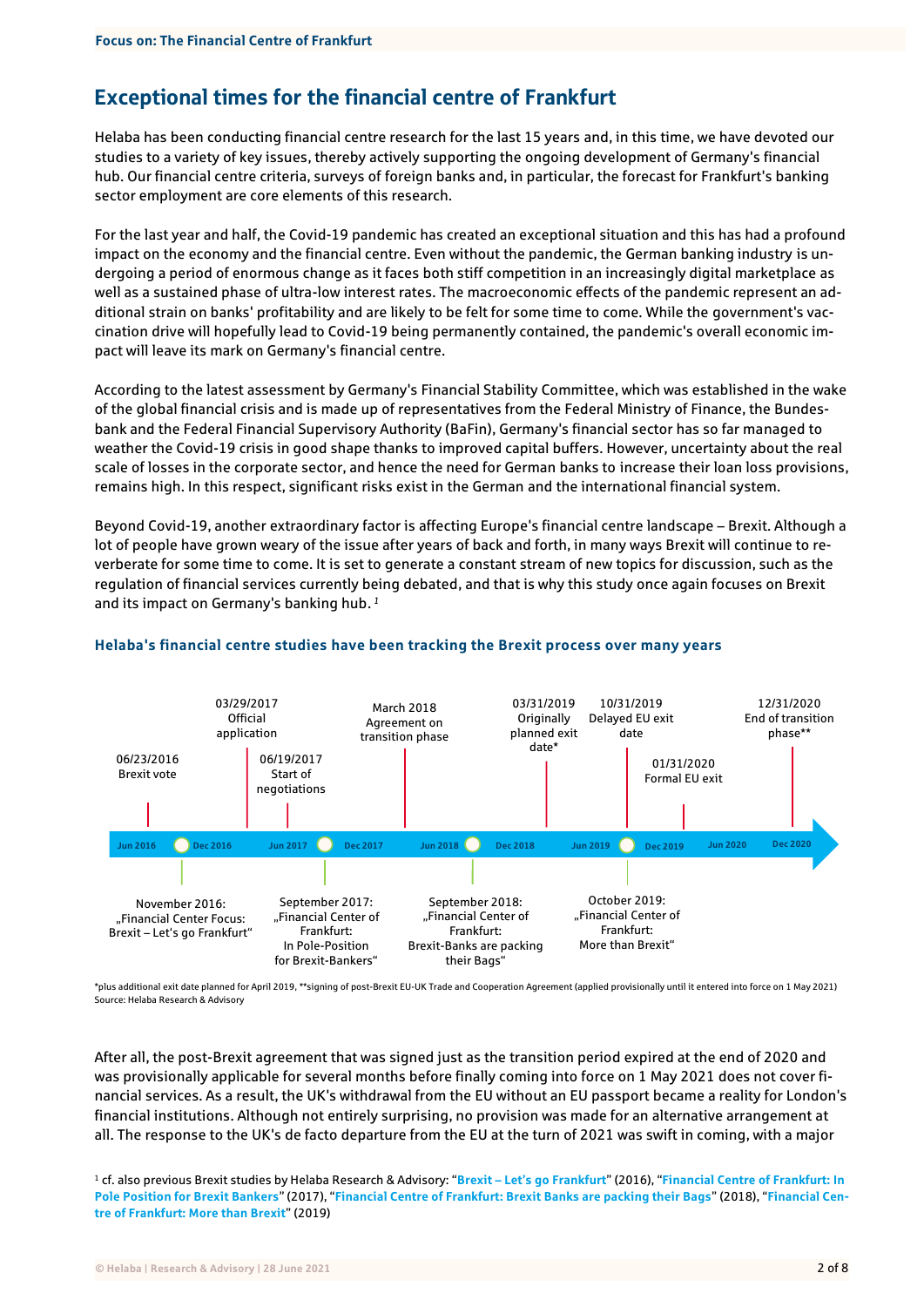chunk of equity trading, for instance, migrating from London to various EU locations (mainly Amsterdam). Likewise, a number of banks continue to transfer substantial volumes of capital market-related assets to locations such as Frankfurt, which is now handling an increasing share of business with EU-based clients. The costs of maintaining these twin structures for many institutions as well as Brexit-related losses in the financial services industry are colossal. However, it is impossible to gauge the ultimate extent of these costs as long as the cross-border regulatory regime has not been fully ironed out.

## <span id="page-2-0"></span>The EU's financial market regulation in relation to the UK

Regulating financial services between the EU and the United Kingdom is proving to be a similarly drawn-out, uncertain process as Brexit itself. After months of talks, the EU and the UK reached a basic agreement on financial regulation (Memorandum of Understanding, MoU) just in time for the deadline at the end of March 2021. The MoU provides for voluntary cooperation in regulating financial services while aiming to create transparency on both sides regarding possible regulatory adjustments and reducing uncertainty for market participants. Cross-border issues could also be addressed in this way with a view to ensuring the stability of financial markets. A twice-yearly "Joint UK-EU Financial Regulatory Forum" is planned that will facilitate discussion on regulatory issues. However, the MoU is still awaiting signature and no date has yet been officially announced.



#### **Post-Brexit era: Financial market regulation between the EU and the UK**

\*date for signing unknown; source: Helaba Research & Advisory

This agreement could form the basis for regulating various aspects of the financial sector individually by means of specific equivalence decisions; for clearing and settlement activities, temporary equivalence rules have already been adopted. This means that British regulations would be recognised as having the same legal force as those of the EU, although the EU could unilaterally terminate these decisions at short notice. Equivalence decisions have at least been made for the two market segments of clearing and settlement, which are important in terms of stability considerations; however, these are temporary and will need to be re-examined when they expire at the end of June 2022 and June 2021, respectively. So far, however, nothing has been formally announced about the future of settlement. According to press reports, the EU is preparing European banks to relocate their euro-denominated derivative business from London to the euro area by next summer, with a view to establishing direct supervision over this market segment, in which enormous volumes are traded, and thus gaining more autonomy in Europe's financial services industry.

For Frankfurt as a major financial trading hub, this holds out exciting prospects. In autumn 2017, Frankfurt-based Eurex Clearing successfully launched a partnership programme with leading banks in order to expand its position in this key market segment. Despite London's dominance, the role of Eurex Clearing in the euro-denominated OTC interest rate swap business has grown sharply in recent years. This is illustrated by the fact that the Deutsche Börse subsidiary now has a share of 20 % in the market for euro interest rate swap clearing (outstanding volume in spring 2021 of over EUR 20 trillion). This is an area in which Frankfurt is becoming more and more popular as a location and is well on the way to gaining a stronger position in relation to its competitors. The expiry of the temporary EU equivalence rules in the middle of 2022 would accelerate this trend.

So, what does the future hold in terms of market access for financial services between the EU and the UK? Are we likely to see further equivalence arrangements? Well, in relation to direct market access for London, the EU is in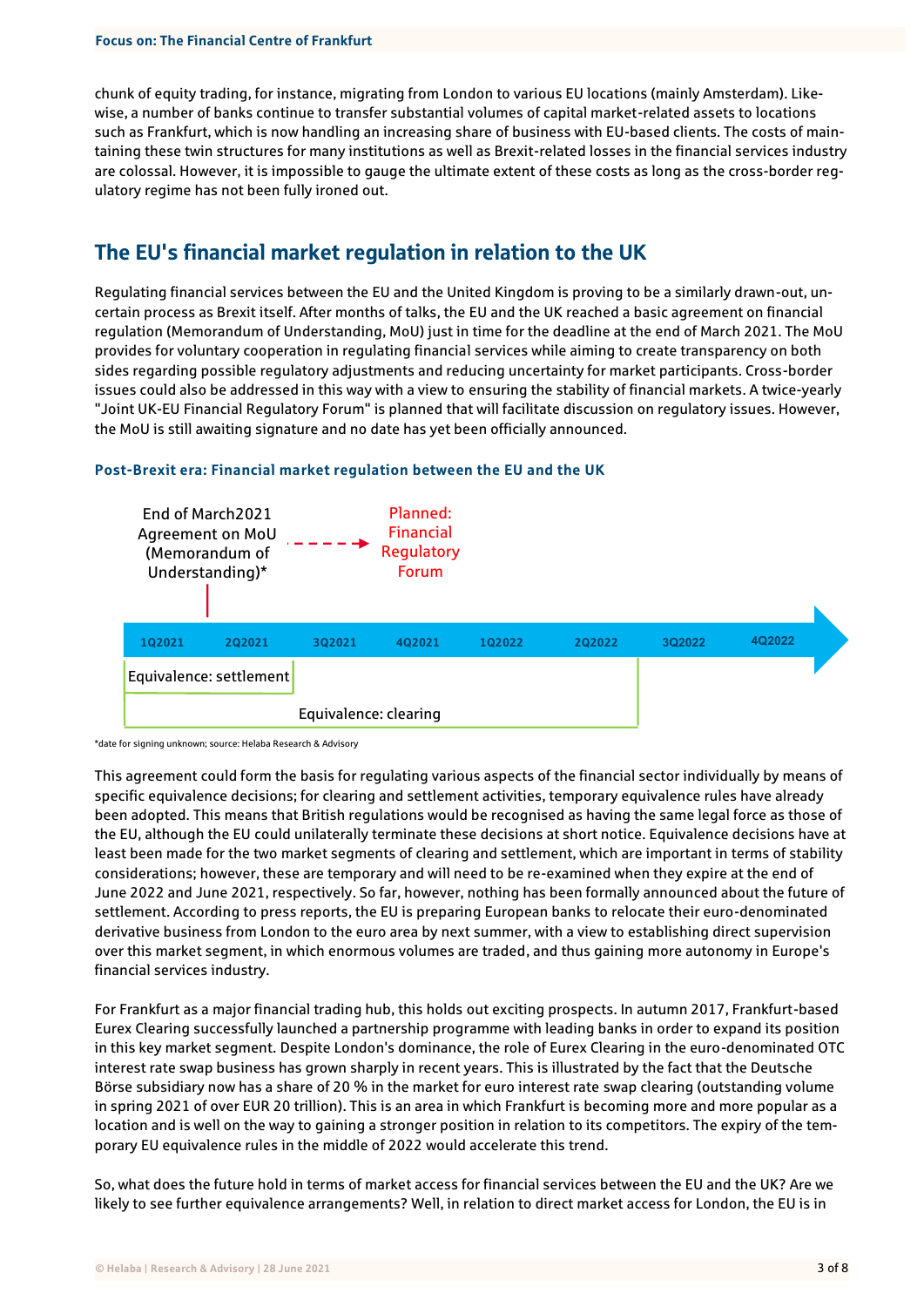"no rush" as it seeks greater autonomy for and an expansion of its financial markets. The EU Commissioner for Financial Services, Mairead McGuiness, stressed in early summer that any further decisions on equivalence would not be made until the MoU comes into force and that they would be made on a case-by-case basis, especially in light of the UK's regulatory intentions. Should the UK diverge too far from the EU's regulatory regime, it would not be granted any regulatory equivalence. At the recent City Week in London, the EU Commissioner for Financial Services made it clear that financial services should not be viewed in isolation from the political relationship as a whole. She added that the EU is now waiting to see whether the UK fully complies with the post-Brexit agreement or opts for unilateral action. Only when the MoU has been formally adopted would the EU consider whether to resume its deliberations on equivalence.

The UK is also self-confidently forging its own path and wants to take advantage of its new-found independence to expand its financial centre. The Financial Conduct Authority (FCA) recently stressed that the UK is not pursuing equivalence at any price and is also taking the opportunity costs into account that would arise if regulatory autonomy were not exploited to benefit its own financial market. The Financial Services Bill, passed at the end of April 2021, is regarded as an important first step on the way to modifying the regulatory framework in favour of maintaining an open, dynamic and globally competitive financial centre. In addition, a task force set up by the UK government put forward proposals for regulatory reforms that also specifically target the financial services industry when it presented its findings in mid-June, with recommendations for action in various fast-growing sectors of the economy. It is likely that the UK will publish more detailed proposals for reforms to financial market regulation later this year. London is stepping up its efforts to boost key drivers of growth (e.g., fintechs, listings, digital currency, green finance) on the back of London's pre-eminent position in global finance. This new strategic focus for the British financial centre is also intended to compensate for the limited opportunities it now has to do business in the EU.

Given how sluggish things have progressed so far as well as the current stance of both sides, it is unlikely that the EU will grant full equivalence to the UK in the near future; even the prospect of individual equivalence decisions remains in doubt for the time being. This stalemate poses the risk of regulatory arbitrage, as Brexit provides both sides with the opportunity to change regulations that they have long considered unsuitable for their own respective markets. However, this should be undertaken with a sense of proportion in order to limit regulatory competition and the inevitable damage that would do to everyone involved. Moreover, it is also vital to avoid an exodus of certain business lines to other attractive financial centres in the United States or Asia. Over the next few years, the financial centres are expected to find a new balance between autonomy and interdependence and, to some degree, develop their own specialisms depending on regulatory modifications, both in London and in Brussels. Consequently, it remains to be seen how the architecture of Europe's financial centres will develop over the medium to long term.

### <span id="page-3-0"></span>The status quo for Frankfurt's banking sector employment

The number of people employed by banks in Germany as a whole has been falling for many years. But this has not been the case in Frankfurt. While staffing levels in the banking sector across Germany declined by 11 % between the end of 2008 and autumn 2020 to around 632,000, the number of employees in Frankfurt's banks rose over the same period to approx. 65,500. In recent years, the workforce in Frankfurt-based banks has been steadily creeping up, increasing by a total of 7 % between the beginning of 2014 and autumn 2020 (the latest available data and a one-off statistical effect at the beginning of 2014). This means that Frankfurt now accounts for well over 10 % of German banking sector employment, which is primarily a result of the consolidation process within the local banking industry. Although there has been an increasing trend towards branch cutbacks, it has had a limited impact on Frankfurt. At the end of 2020, there were 24,100 bank branches in Germany, almost 60 % fewer than in the year 2000. The structural transformation in the banking industry, which Covid-19 has accelerated, has led to the relevance of branches declining even further. People's professional and day-to-day lives have become increasingly digitised as they make greater use of remote forms of communication and the pandemic has spurred on this trend considerably.

In spite of the extraordinary Covid-19 situation last year, by the autumn of 2020 Frankfurt's banks registered a net rise of 800 employees – an astonishing figure in view of the cost-cutting programmes that many institutions had previously announced. Beside the unstoppable pace of digitisation, Brexit is another key factor determining the number of jobs in Germany's banking centre. As part of a restructuring process over many years, a number of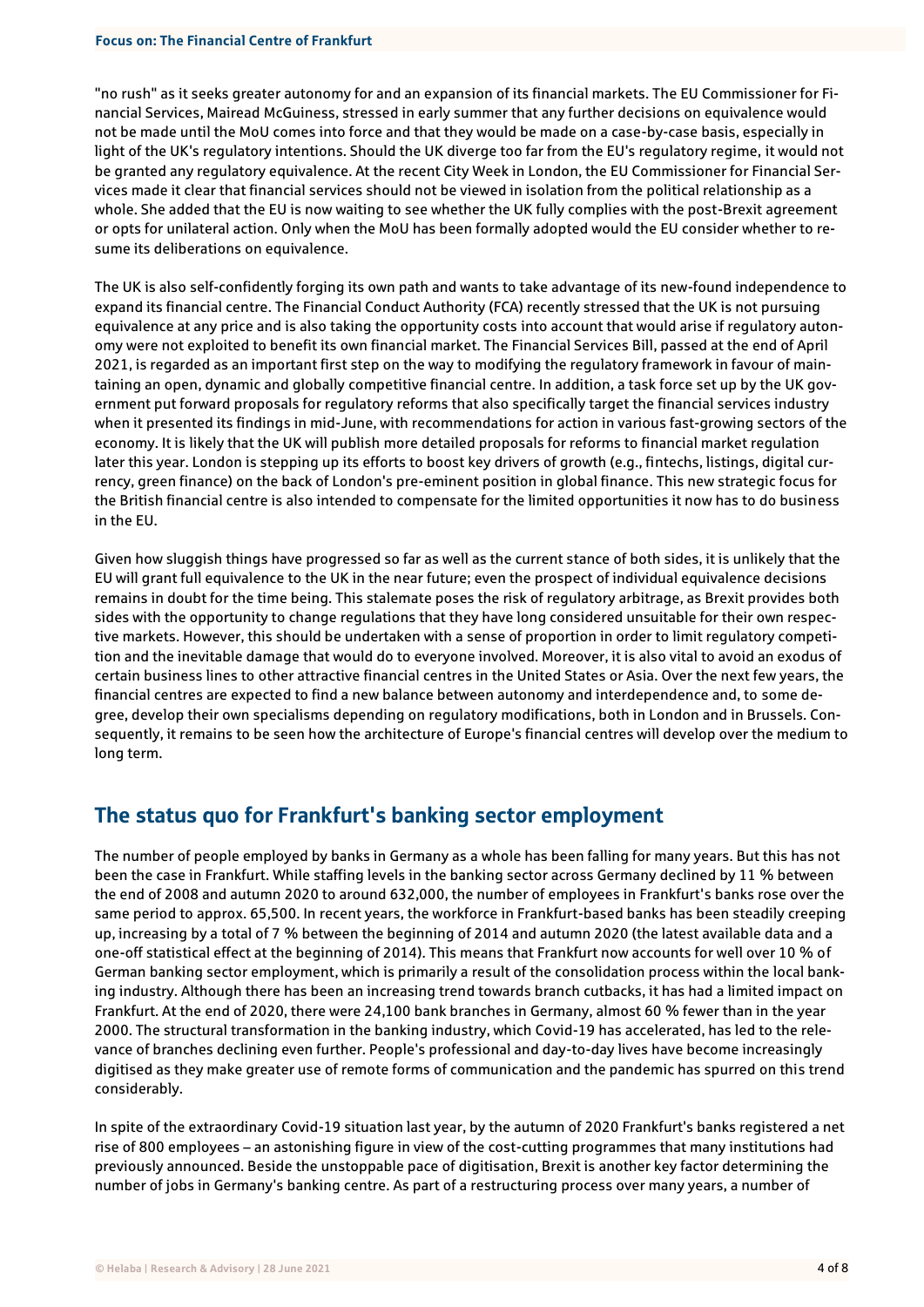Brexit banks have started to establish and expand their workforces in Frankfurt. However, due to the Covid-19 crisis, some London-based institutions have postponed their relocation process somewhat, while there was probably a temporary halt to consolidation among German banks during the lockdown in 2020. Taken together, Brexit-related recruitment has so far more than compensated for any consolidation within Germany.



Our preferred aggregate of banking sector employment in Frankfurt comprises a number of sectors of the city's economy. This represents all jobs in the banking industry, including the stock exchange, that are subject to social security contributions. The aggregate figure of 65,500 is smaller than that of the entire financial services industry (around 79,000), but the two have been moving in tandem for many years. In view of the paramount importance of banks in the financial centre, our forecast is based on the aggregate for banking employment in Frankfurt. It is important to keep in mind that this figure is not for the whole region, as is sometimes the case for other financial centres.



Furthermore, it should be noted that employees of the ECB are not included in this aggregate. This is because staff of EU institutions are not subject to national tax and social security contributions (this falls under the EU's own jurisdiction). At the end of 2020, there were approximately 3,900 members of staff at the ECB's headquarters in Frankfurt. As the eurozone's monetary policy and supervisory authority, it is extremely important for Frankfurt as a financial centre and acts as a powerful magnet

for a range of financial sector players. Having the ECB in Frankfurt tends to result in a higher demand for staff at local institutions under its direct supervision. What is more, other commercial and central banks from other countries look to enter into a close dialogue with this leading institution within the Eurosystem. In this way, the ECB serves as a vital driver for employment in the German banking centre.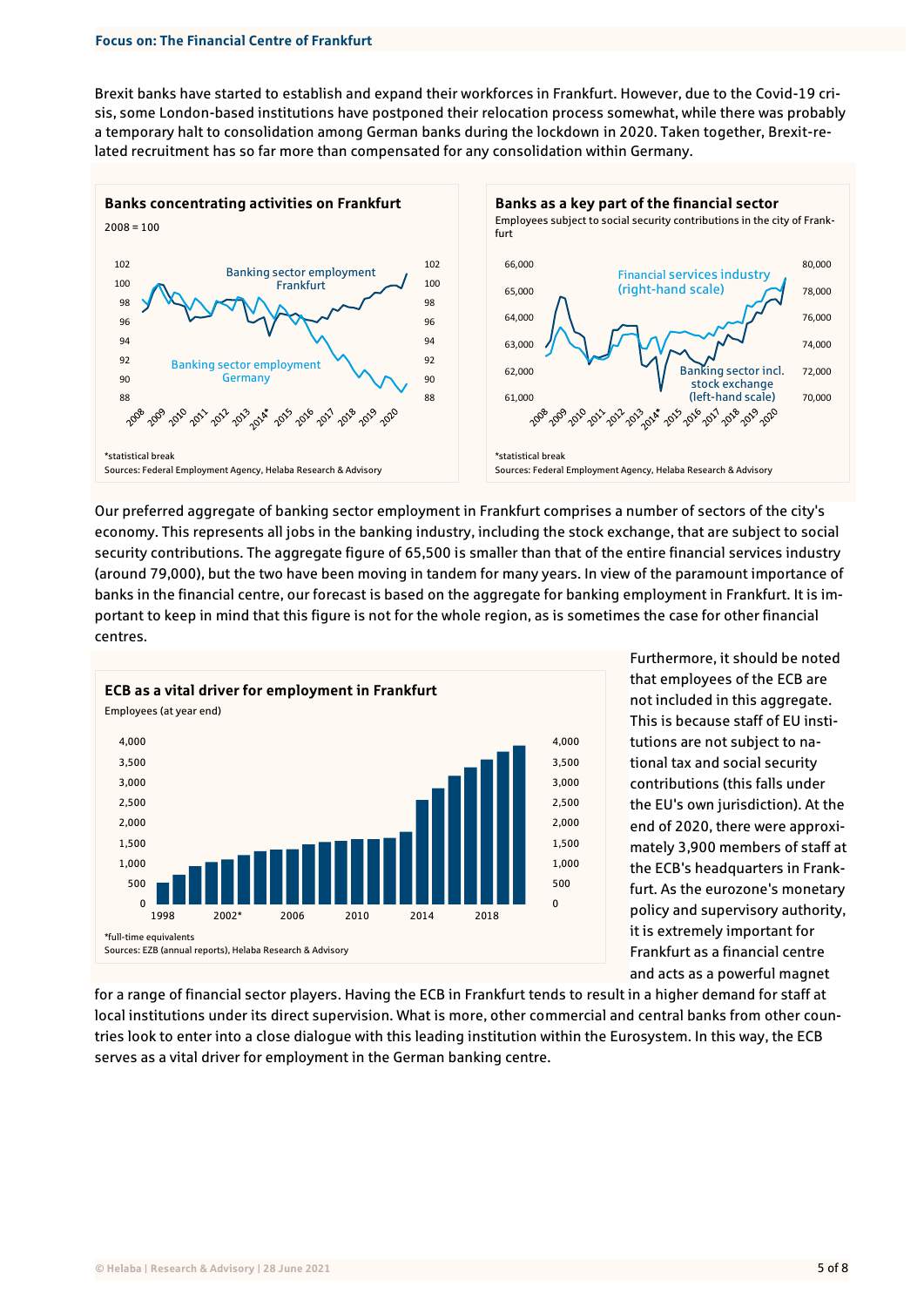## <span id="page-5-0"></span>Forecast for Brexit banks and banking sector employment

So, what are the next steps for Brexit banks? Many of them started the year on a solid footing and are now doing business with EU clients through units they have successively established or expanded at alternative locations. Brexit banks, in particular, have selected Frankfurt as their preferred location and this is fuelling competition in Germany's financial centre. Meanwhile, many foreign banks have relocated their EU headquarters to the River Main and these offices are increasingly growing in importance as a result of large-scale transfers of assets. With the easing of pandemic restrictions and continued pressure from the ECB, Brexit banks are once again boosting their workforces. Some of these new staff are being transferred from London, while others are being recruited locally.

European supervisory authorities have been adamant from the outset that Brexit banks must ensure that their alternative locations to London are adequately staffed with local personnel and have reiterated this point recently. This includes managerial staff in business with EU clients as well as specialists for risk management and compliance in addition to traders and sales staff. Needless to say, staff were not exactly thrilled when banks announced a relocation to the continent and a city they could not choose for themselves. It follows, then, that the willingness among London-based bankers to relocate is not particularly high. That applies to any location in general and not just to Frankfurt, while family considerations are also a factor.

Yet, thanks to its numerous qualities as a location, many Brexit bankers who have since settled here are pleasantly surprised by Frankfurt. From outside, scepticism about Frankfurt is often due to the fact that the German financial centre could well take a leaf out of the book of its British counterpart when it comes to self-confidence. The selfassured air of the City just keeps on growing, seemingly in defiance of dramatic events such as the financial crisis or Brexit. Instead of letting the prejudice about Frankfurt as a provincial backwater persist – an outdated image propagated by London – the city can be proud of the enormous transformation it has undergone over the years and of its distinctive, multifaceted character.



Source: Helaba Research & Advisory

We adhere to our previous forecast that Brexit will lead to the creation of 3,500 additional jobs in the German banking centre overall. Due to the particular challenges and uncertainties that the Covid-19 pandemic has created, many institutions have temporarily delayed their business relocation process. Meanwhile, Brexit-related restructuring is gathering pace in order to meet regulatory requirements, especially since the ECB recently drew attention to this issue once again. Given its unique role for Brexit banks, Frankfurt can expect to gain around 1,500 additional jobs in 2021/ 2022. In the medium term, there are

likely to be some further adjustments to local staffing capacities, depending on how specific institutions' business strategies develop and on the way the regulatory framework for financial services between the EU and the UK evolves.

However, we forecast that the positive effect on employment as a result of Brexit will be not sufficient to compensate for consolidation within the German banking sector, which has been exacerbated by the fallout of Covid-19. Ultimately, the pandemic constitutes yet another factor placing major strain on the banking industry in Germany, which already has to contend with fierce competition and persistently low interest rates in an increasingly digital business world. As credit defaults rise in the wake of the Covid-19 crisis, there is likely to be a need for higher loan loss provisions while institutions' profitability will come under increasing pressure. For the years ahead, we expect a significant decline in local banking employment as the business environment for banks remains challenging.

A survey carried out three times a year by the Chamber of Commerce and Industry (IHK) on local financial institutions' workforce planning only partially reflects the continuing high level of uncertainty in the face of mediumterm risks in the German and international banking sector. In fact, this indicator is closely correlated with actual employment trends in Frankfurt. Currently, it has not reached the lows seen during the financial crisis of 2008/2009 and, on this basis, the results of the survey to date point to more modest staff cutbacks in the German financial centre than some press reports have suggested.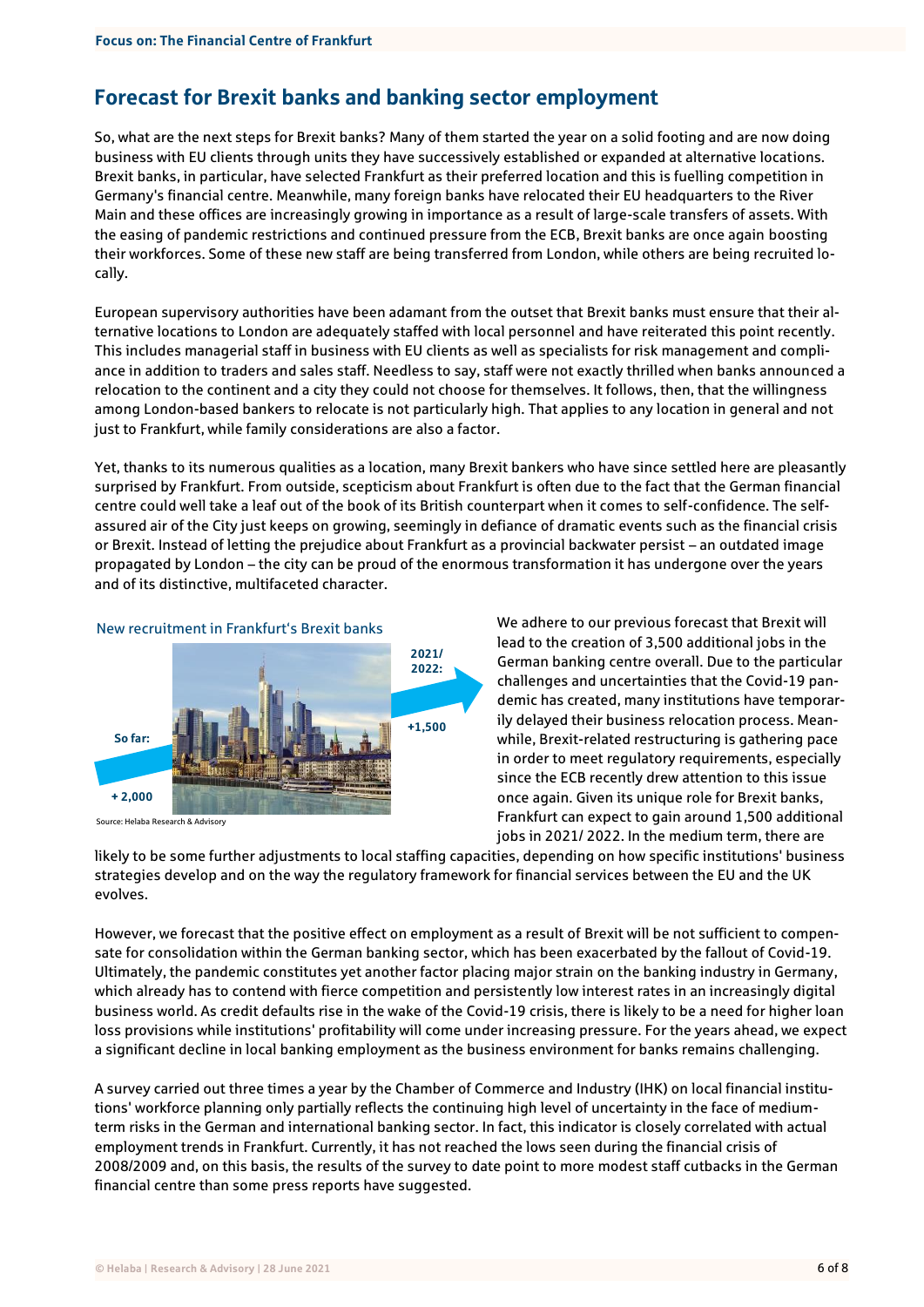



Over the period of our forecast, we expect to see a significant decline in the number of employees in Frankfurt's banking sector. It is important to note that, despite many institutions having announced cost-cutting, the total number of employees actually rose in 2020 and that therefore the baseline for our forecast is somewhat higher than originally assumed. Consequently, by the end of 2023, we anticipate a headcount of around 62,200 in Frankfurt's banks, which would translate to 3,300 fewer jobs – a drop of 5 % – compared to the latest available data of autumn 2020. However, should losses at German companies turn out to be higher than the impact of Covid-19 has indicated so far, this would put additional pressure on German banks and have a knock-on effect in terms of greater consolidation. In any case, the pandemic is an extraordinary situation with far-reaching consequences for many areas of our lives and work and is also leaving its mark on the German banking centre.

For the time being, there is no end in sight for these unique times of change in the financial centre of Frankfurt. Although they throw up a multitude of challenges, they also present opportunities due to the large-scale relocation of business by numerous Brexit banks. In order to develop successfully, the German financial centre should market itself in a self-confident and concerted manner while actively harnessing its potential for innovation and embracing key trends. Most importantly, it must adopt a systematic approach to the issues of sustainability and climate change because sustainable finance is an essential factor in the transition of the global economy and will therefore become an increasingly significant driver for the competitiveness of global financial centres. As the centrepiece of Germany's banking and financial system, Frankfurt boasts numerous qualities and, with determination and self-confidence, will be able to forge a sustainable path forward.